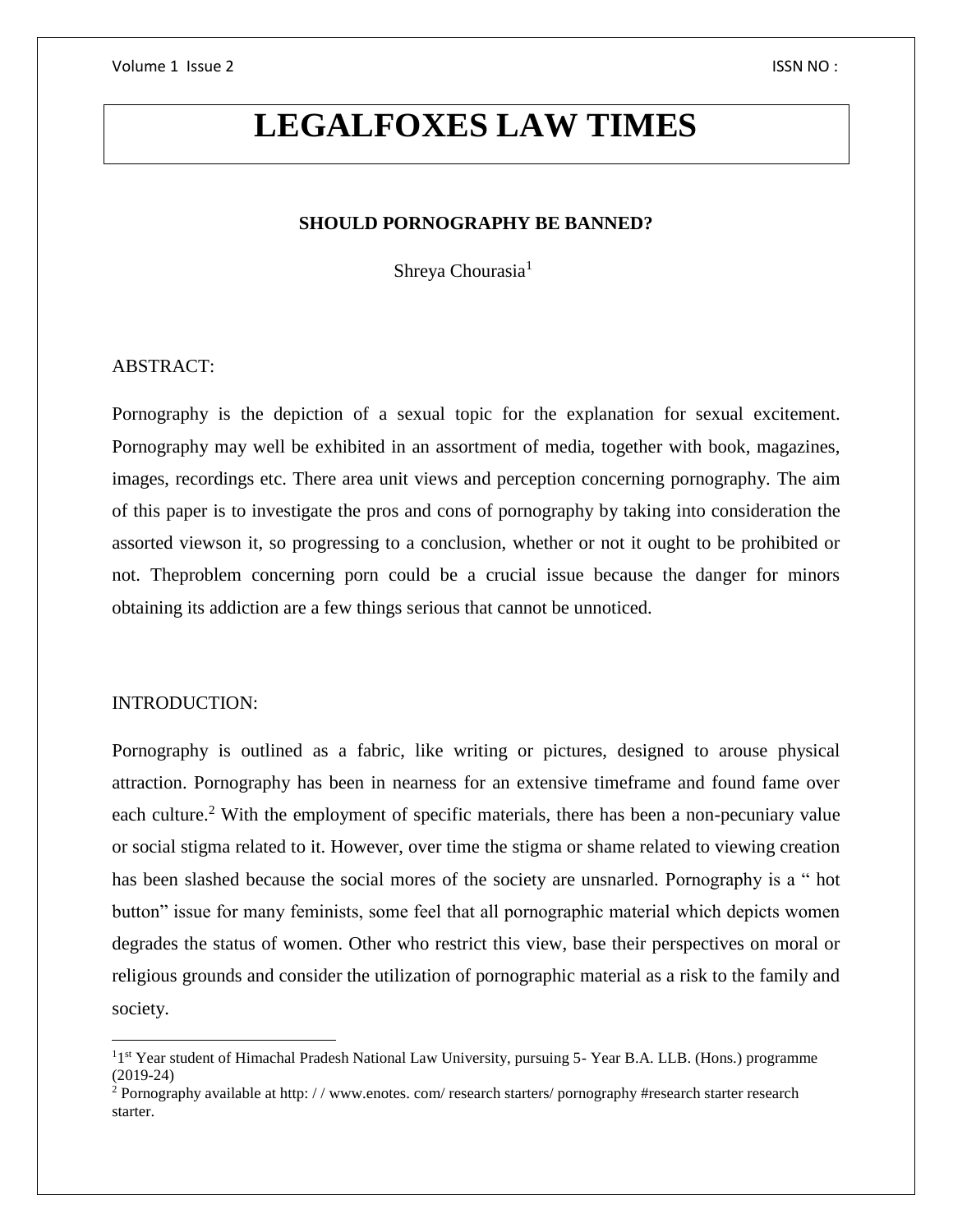Fulfilmentof sexual fantasy can give someone an overwhelming feeling of great happiness or joyful excitement.Though it might leave them frustratedor bothered on the off chance that it isn't satisfied. satisfying it can make them quickly cheerful, and it is where pornography does its job.

Consciously or subliminally, something that is evident is the inclination to procreate as human creatures. Rape, incest and paedophilia are a portion of the questionable dreams which are frequently the subject of explicit material and can a few times lead to the hazardous movement of a person, who is sincerely unstable. On the other hand, a lot of people, individually or as a group, who haven't become serial killer regularly enjoy pornography and live a comfortable family life.

The aim/purpose for this paper is to break down the upsides and downsides of sex entertainment and thereafter coming to a resolution, regardless of whether it ought to be prohibited or not. It is of much importance to take intothought both the constructive and the contrary impacts thatpornography has on its users and the different views that people have on pornography in order to realize the overall negative impact it contributes.

#### RELIGIOUS VIEWS ON PORNOGRAPHY

Religious groups and individuals condemn and find pornography to be an insult to the social order of society and a violation of religious principles. Religious people typically use less pornography, show strong disapproval of alternative sexual practices, and are more likely to limit their sexual fantasies.hardcore/extremists religious people personally see pornography as a more significant social problem compared with racism or criminal abuse.Those with stronger personal beliefs are more likely to back up the concept of bans and limits on porn consumption.

Religious opinions on pornography endorse laws banning the publishing of pornographic content and also prohibiting people of various religions from accessing pornography.Nevertheless, different religious groups have different views on pornographic issues, certain religious groups claim that freedom of speech is preferred over censorship. Religious believers stressed the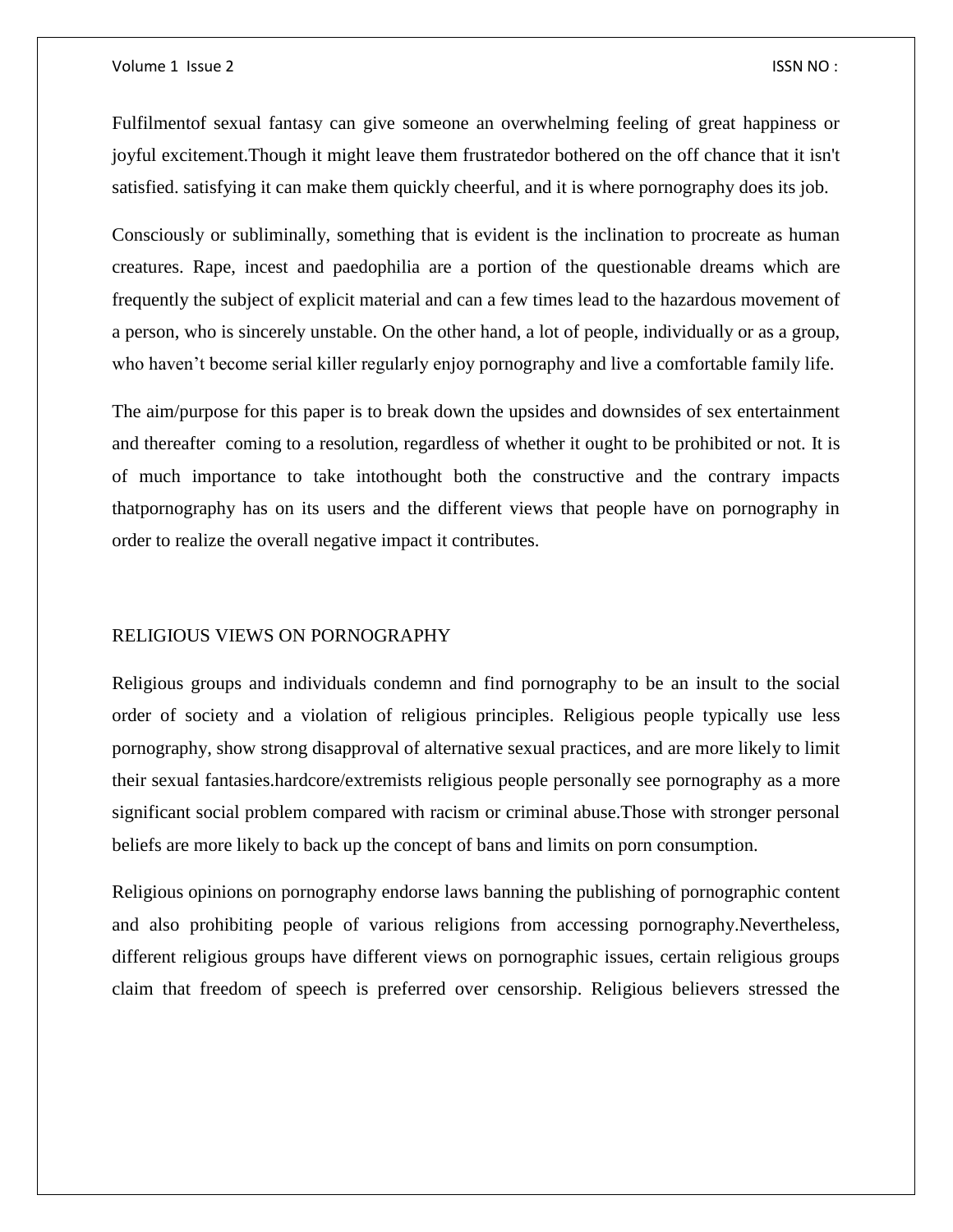danger posed by pornography to children's moral growth, traditional family values and the social fabric of society.<sup>3</sup>

#### FEMINIST VIEWPOINTS ON PORNOGRAPHY

The other group includes feminists who condemn pornography for women's sexual objectification and, in particular, hard-core pornography, which they find to be horrific sexual abuse against women. Most feminists say pornography encourages rape, too. As one author put it in a well-known expression,' pornography is the theory, and rape is the reality".<sup>4</sup>

The role of feminist pornography is divided into three groups. Firstly,,women are abused and commodified by pornography.<sup>5</sup> Secondly, the liberal stance, which blends respect for women's freedom of expression with the right of all to receive words and images or to create them.They did not necessarily see pornography as dangerous. They believed that there was no credible evidence to support sexual harassment in pornography. Thirdly, those who argue that porn helps women are feminists who have been branded 'pro-sex,' who are actually defending pornography.

#### **CRITIQUE OF ANTI-PORN FEMINISM**

Relevant charges brought against pornography are-

1.it contributes directly to abuse against women.

2. This degrades females.

 $\overline{a}$ 

- 3. It is violence against women, in which:
- a. Women are physically manipulated,

<sup>5</sup> CHARLES E. COTTLE, supra note 3, at 14

<sup>3</sup>CharlesE.Cottleetal.,Conflictingideologiesandthepoliticsofpornography,GenderandSociety3JSTOR12-14,18(1989) <sup>4</sup>ROBIN MORGAN, Theory and Practice: Pornography and rape,139( 1980)

<sup>6</sup> CHARLES E. COTTLE, supra note3, at 18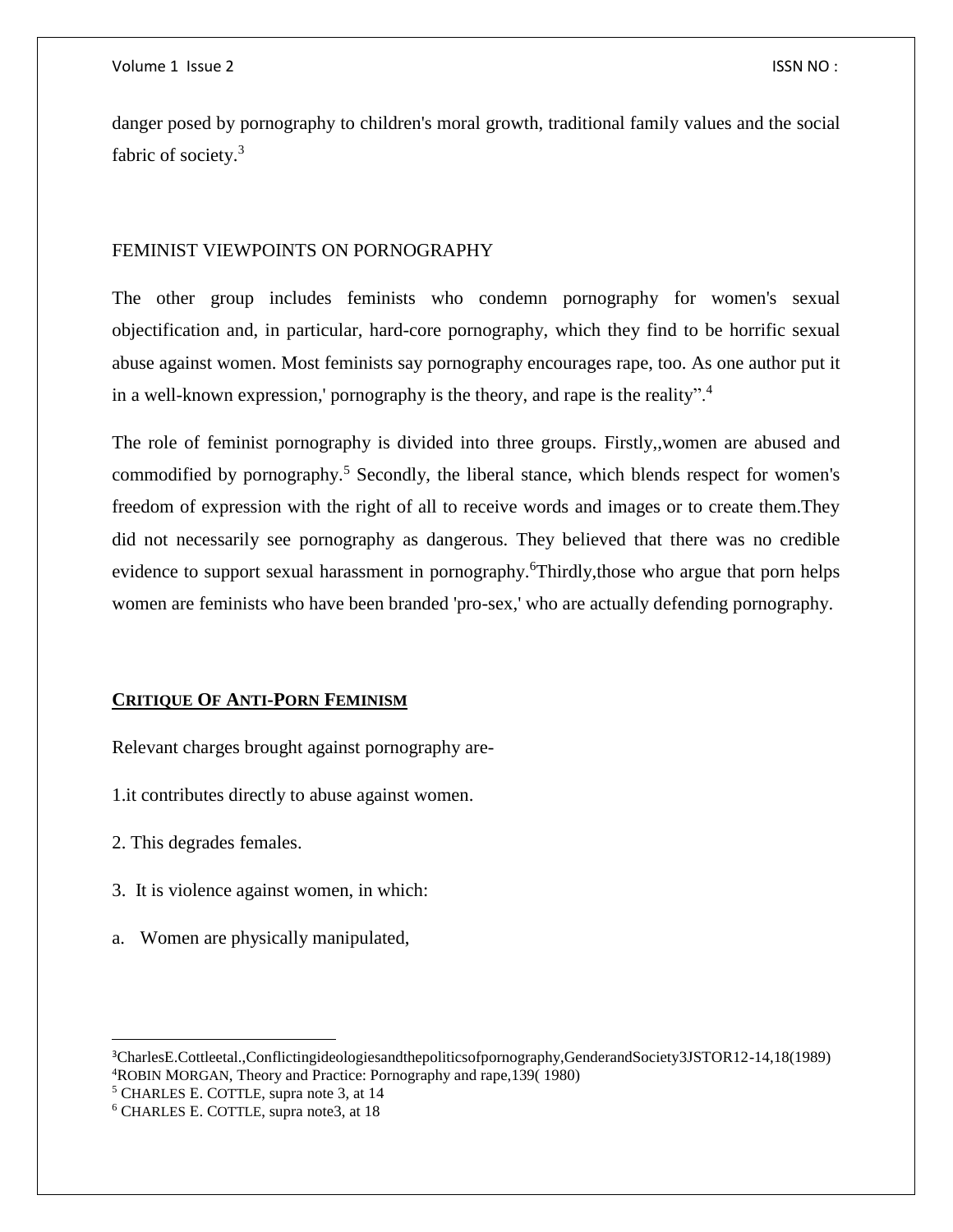$\overline{\phantom{a}}$ 

b. Women engaged in the development of pornography are unable to give actual or informed consent because they are physically threatened by patriarchy.<sup>7</sup>

### **A PRO-SEX DEFENSE OF PORNOGRAPHY**

A feminist pro-sex argues that: women profit from pornography, both socially and politically. Personally, it supports them in many ways.

- 1. It provides women with personal knowledge
- Pornography offers a taste of the world's sexual opportunities.<sup>8</sup> Even basic sexual knowledge, such as masturbation, seems to come to women less naturally than men.
- Pornography also helps women to explore sexual alternatives safely and satisfy their sexual appetite.
- Pornography offers a source of knowledge distinct from textbooks or discussion. This provides the emotional knowledge attached to it by witnessing it directly.It gives us a sense of the way something would feel like doing.
- 2. It removes the political and cultural assumptions, allowing every woman to view sex in her own way. Pornography advises people to take it on and enjoy it. It gives reassurance and does away with shame.
- 3. This can be a positive treatment. Pornography provides an erotic outlet for those people who do not have a romantic partner.<sup>9</sup> Often masturbation, or vicarious sex, are the only alternatives to celibacy. Pornography is often used by couples to enhance the relationship. Sex therapist also often recommends that pornography can be used as a way to open up sex contact.

Pornography helps women in many ways socially, including the following:

1. historically, both pornography and feminism have gone hand in hand. Each sprung up and flourished; both were targeted by the same political powers, typically by conservativesduring

<sup>7</sup>WENDY MCELROY, XXX: A WOMAN'S RIGHTTOPORNOGRAPHY 69 (1995) <sup>8</sup>WENDY MCLEROY, XXX: supra note 7, at 89 <sup>9</sup>CHARLES E. COTTLE, supra note 3, at 13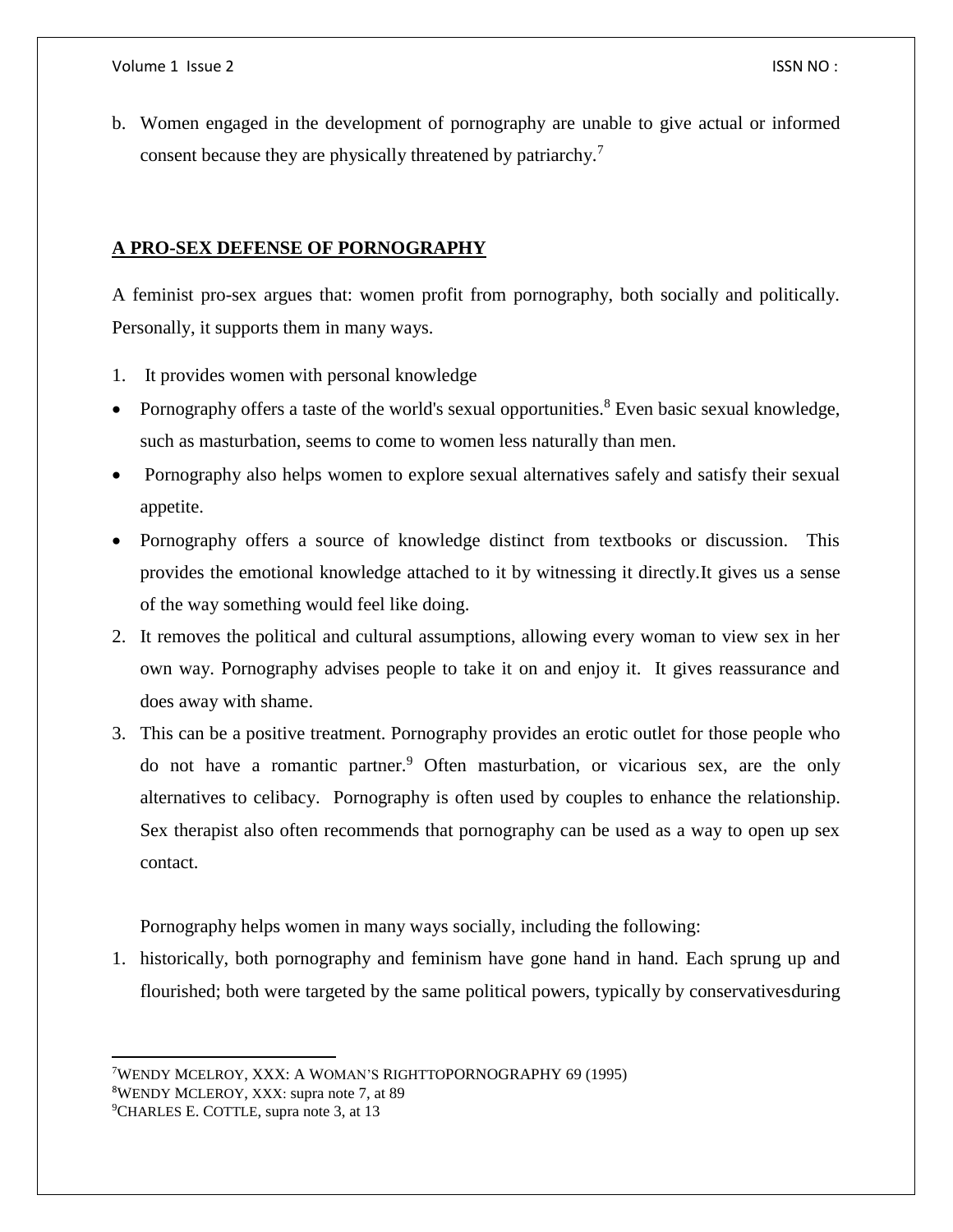times of personal liberty.<sup>10</sup> While the cause-effect relationship between the rise of feminism and that of pornography can not be drawn, they both seek the same social requirements that are sexual freedoms.

- 2. Pornography is a free speech term extended to the sexual sphere. Pornography should have the same legal protection as political non-conformity, in particular, for those women whose identity has been regulated by censorship for a long time, this protection is very much required.
- 3. People who have violent tendencies against women, and watching such people with pornography may have a relieving impact on them.If this is true, then banning or restricting pornography can eliminate a protective barrier that protects women from violence.
- 4. Female sex workers who are traditionally branded would be protected if pornography were legalised. If pornography is made illegal and removed, women sex workers will be further affected.

The first point of view about which pro-sex feminists refer is that the freedom of preference should be given by statute. The body of a woman, the right of a woman' applies to any operation in which a woman wants to participate.Law enforcement comes when an action is committed against a woman or when a woman initiates the action.The second view, which is debated by both liberals and anti-porn feminists, is that legislation should uphold morality and behave properly. This will come into play if there is a split in public morality, or if a violation happens in the interests of the class of women.

#### PORNOGRAPHIC CONSEQUENCES

Many women and people who criticize and condemn pornography claim that it causes abuse against women such as rape and are against this. This assumption gives rise to a concern that the real and truthful response to this concern is that we could not know to what degree pornography affects women and causes such abuse.<sup>11</sup> Many researchers claim that pornography promotes

 $\overline{\phantom{a}}$ 

<sup>10</sup>WENDY MCLEROY, supra note 7, at 90

<sup>&</sup>lt;sup>11</sup> Social Problems: Continuity and Change, University OF MINNESOTA LIBRARIES (2016) https://open.umn.edu/opentextbooks/textbooks/social-problems-continuity-and-change.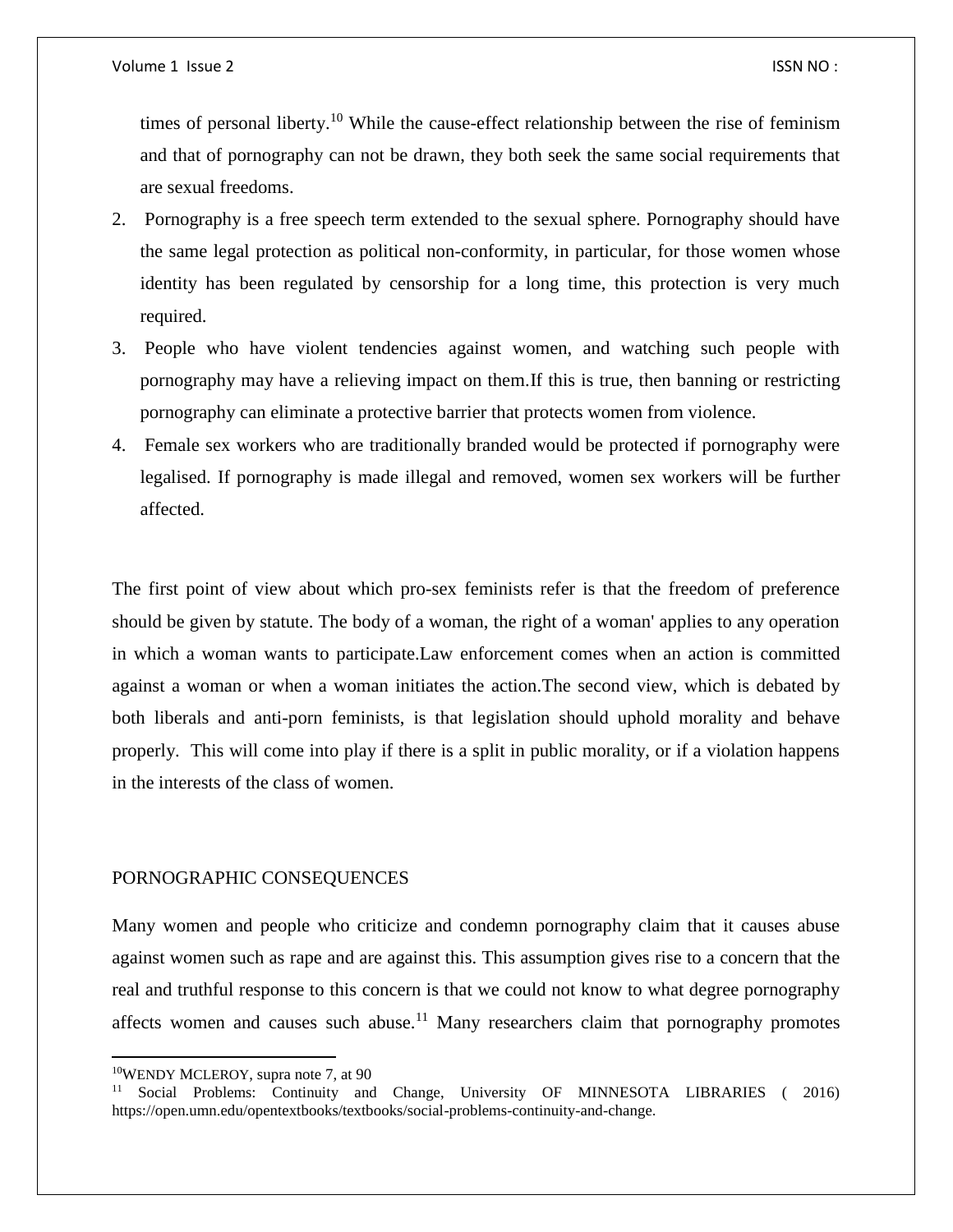$\overline{a}$ 

violence against women, although many others interpret it in a different light and see pornography as an option for mitigating sexual violence against women.<sup>12</sup>Such two contradictory views illustrate ambiguity at the conclusion of the various pornography studies. There are also reports that suggest that pornography is causing rape while other reports do not. Men, for example, can be aggressive to women if they are subjected to violent pornography.<sup>13</sup>

There are also other sexual psychological effects.

#### **1. PORNOGRAPHY EFFECTSTEENAGERS**

In providing access to hardcore pornography and other pornographic products, the Internet has played a major role; adolescents are severely affected and are one of the victims. Specific studies have shown that pornography has a harmful effect on teenagers.

Two authors, Benedek and Brown, found out in 1999 that pornography had a number of negative effects in young people.<sup>14</sup> Those include imitating improper behaviour; intervening in normal dysfunctional sexual development; side effects of an emotional nature, such as—culpability, hallucinations, frustration, guilt and anxiety residuals; thrilling untimely intercourse; and creating upsetting and harmful sexual attitudes.They thought pornography can produce a strong "rush" of biochemistry in an individual and locks the person's brain image, and when the picture is finished it will awake the person's pure mind or thinking. And no matter what you want to feel again, the person who felt this biochemical rush.

## 2. **EXPOSURE TO PORNOGRAPHY IS LIKELY TO MAKE CHILDREN VICTIMS OF SEXUAL VIOLENCE**

<sup>&</sup>lt;sup>12</sup> M.Diamond, Pornography,public acceptance and sex related crime: A review, 32(5) INT.J.OFL.& P.304314( 2009).

<sup>&</sup>lt;sup>13</sup> R.Weitzer, Review essay: Pornography's effects: The need for solid evidence, 17(5) VIOL. AGAIN. WOM.666–  $675(2011)$ .

<sup>&</sup>lt;sup>14</sup> E. Benedek & C.Brown, No excuses: Televised pornography harms children, 7(4) HARV.REV.OF PSY.236-240(1999)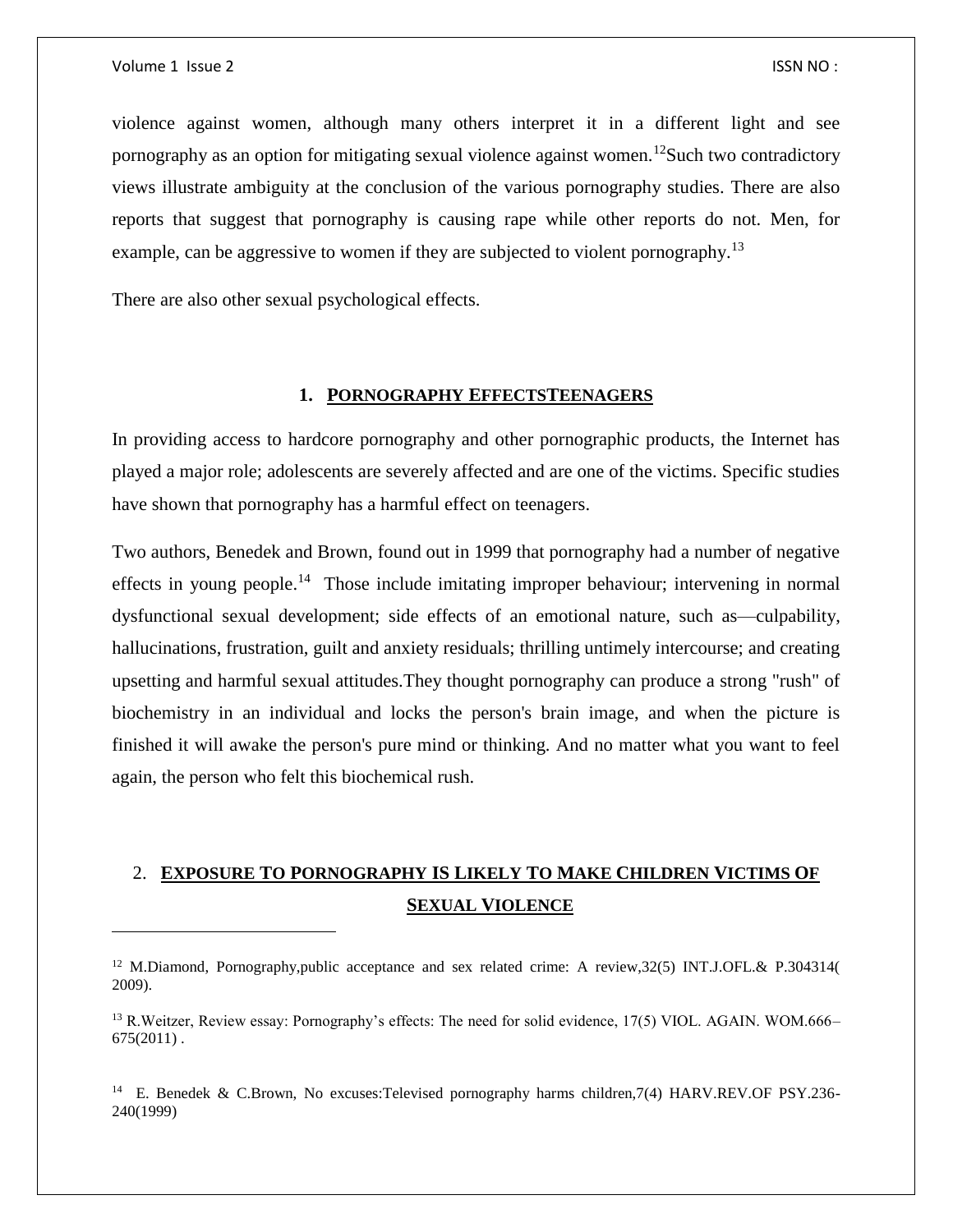$\overline{\phantom{a}}$ 

Researchers also have shown that much of the time children mimic what they have seen, read, or heard. Numerous studies have indicated that exposure to pornographic or pornographic materials may cause children to act sexually towards younger and more vulnerable children. Experts have concluded that any such sexual behaviour in children also indicates two potential ways-sexually deviant children might have been molested or sexually exposed by pornography.

Pornography and sex are typically addictive in nature. We hear that people start with one type of porn, like magazines, and end up looking at some extreme types of porn like bestiality or rape porn.This makes us think that there is a resistance impact inpornography that might cause people to try harder types of pornography in order to achieve the same point. Since this tolerance effect may cause people to watch incredibly harsh porns, it may also be possible to encourage people to act on those desires.

Pornography features unrealistic, graphic portrayals of sex acts that even most adults do not indulge in. And showing children such pornographic or pornographic materials could mislead their ideas about relationships, gender, age.

Those who like porn, and watch porn, appear to also be those who enjoy sex. The theory of porn causing erectile dysfunction is limited and is based on gender skewed and fear biased perception of the brain regarding porn, sex, and masturbation.<sup>15</sup> Frequently watching porn has an effect on man's sexual activity, but the effect is primarily due to masturbation, not to porn.

Evidence indicates that greater social exposure to pornography is associated with a decrease in sex-related crimes.<sup>16</sup> Consistent work has also shown that consumers of pornography have no concerns or issues due to its use. Some study has yet shown that pornography is the cause of the issue.

<sup>&</sup>lt;sup>15</sup> David J. Ley, CommonSenseabouttheEffectsofPornography PSYCHOLOGYTODAY(NOV.

<sup>11,2018,3:54</sup>P.M.),https://www.psychologytoday.com/us/blog/women-who-stray/201402/common-sense-about-theeffects-pornography.

 $^{16}$ C.J. Ferguson & R.D. Hartley, The pleasure is momentary...the expense damnable: the influence of pornography on rape and sexual assault ,14(5) AGGRESSION &VIOLENT BEHAVIOUR 323-329(2009)